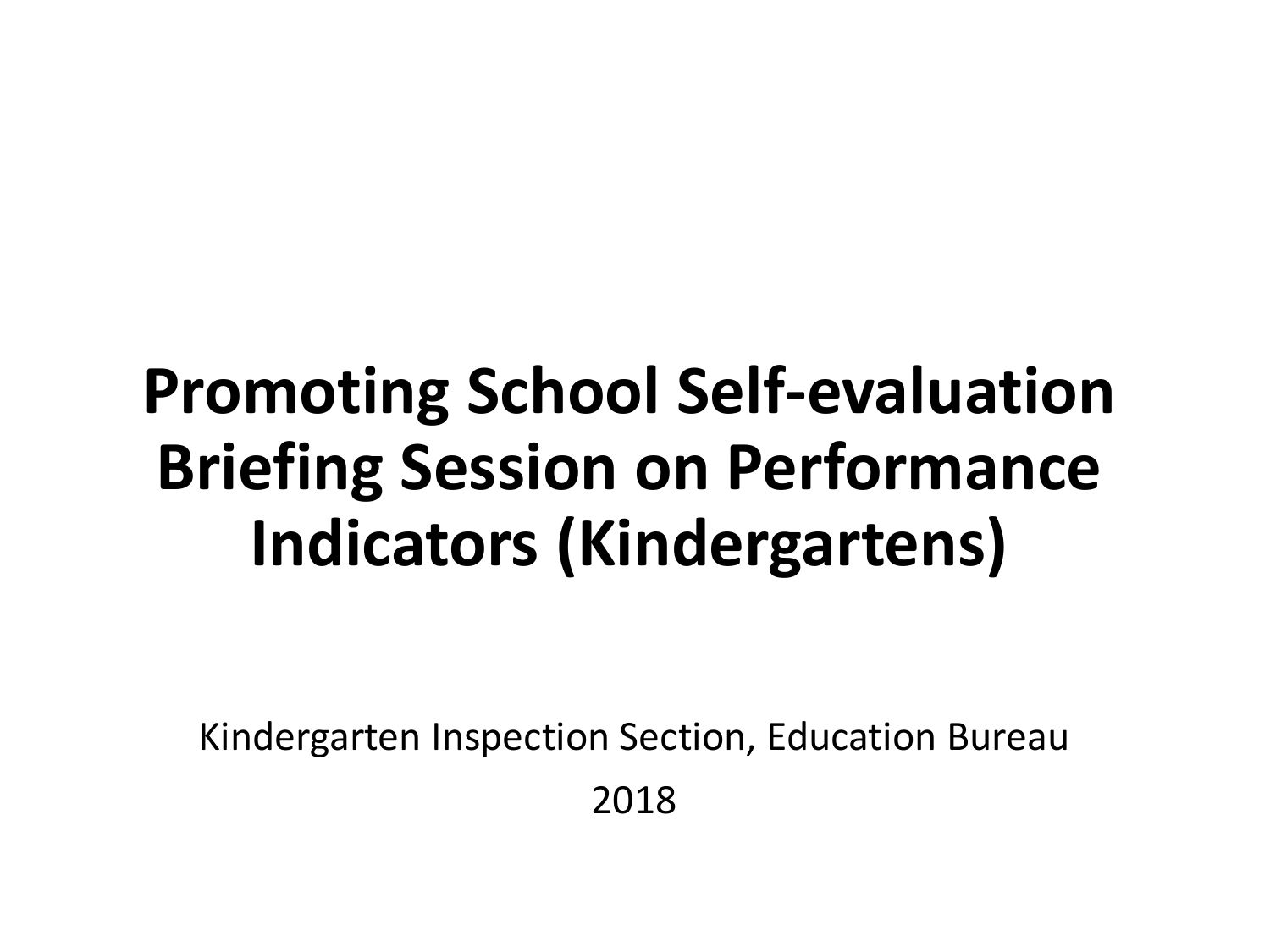## **Workflow**

**Points to note in Performance Indicators (Kindergartens) (PIs)**

**Present situation of schools in conducting school self-evaluation (SSE)**

**How to evaluate the effectiveness of development plans holistically?**

**How to examine the effectiveness of learning and teaching comprehensively?**

**How to evaluate the support to children and teachers?**

**How to formulate annual development plans effectively?**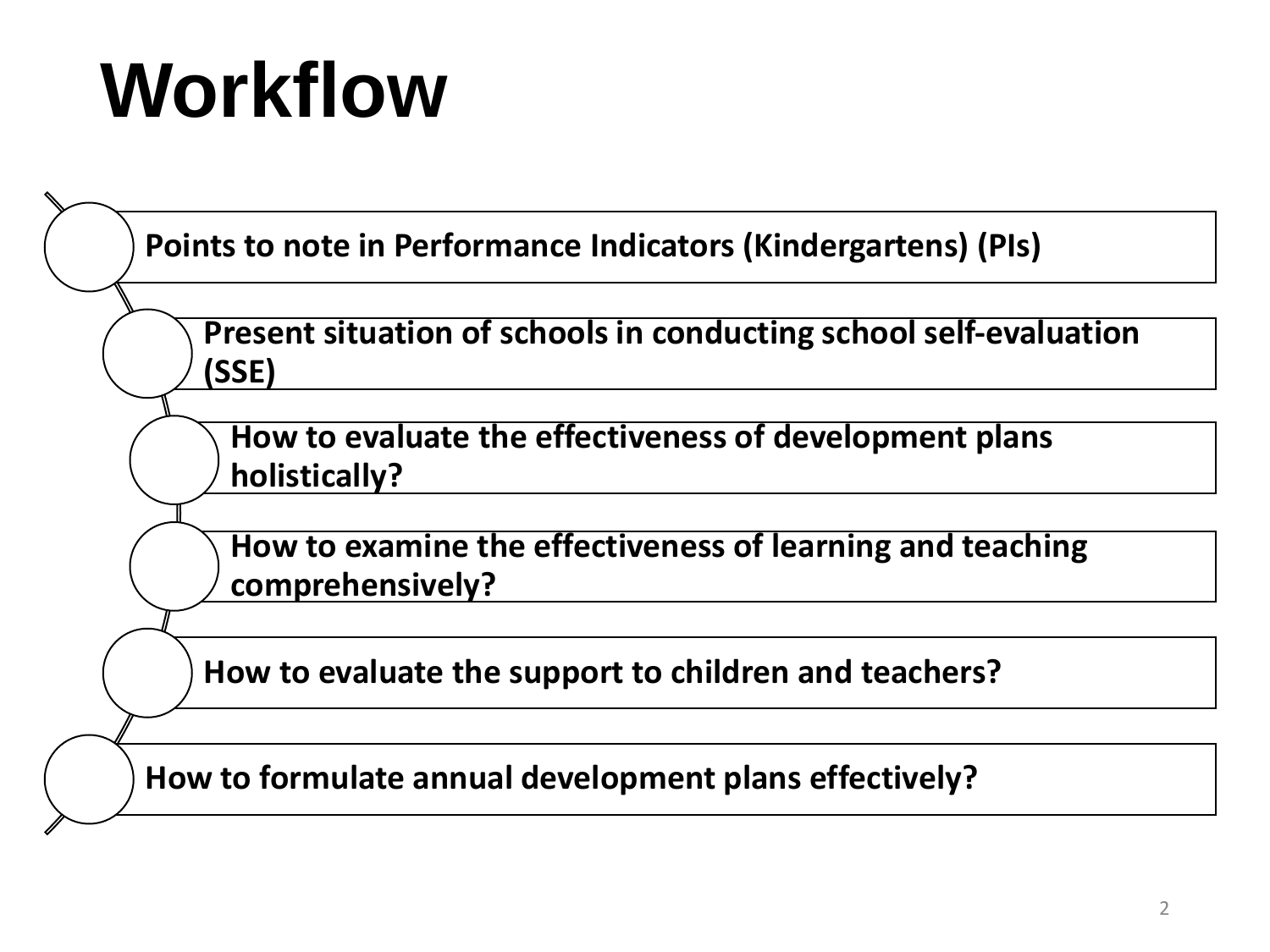### Domains I - III

• Due emphasis should be placed on the overall performance of a kindergarten, after considering all the performance indicators and the descriptions for each aspect. No single indicator should be used in isolation in judging the performance of it. The interrelationship of the performance indicators should be taken into account.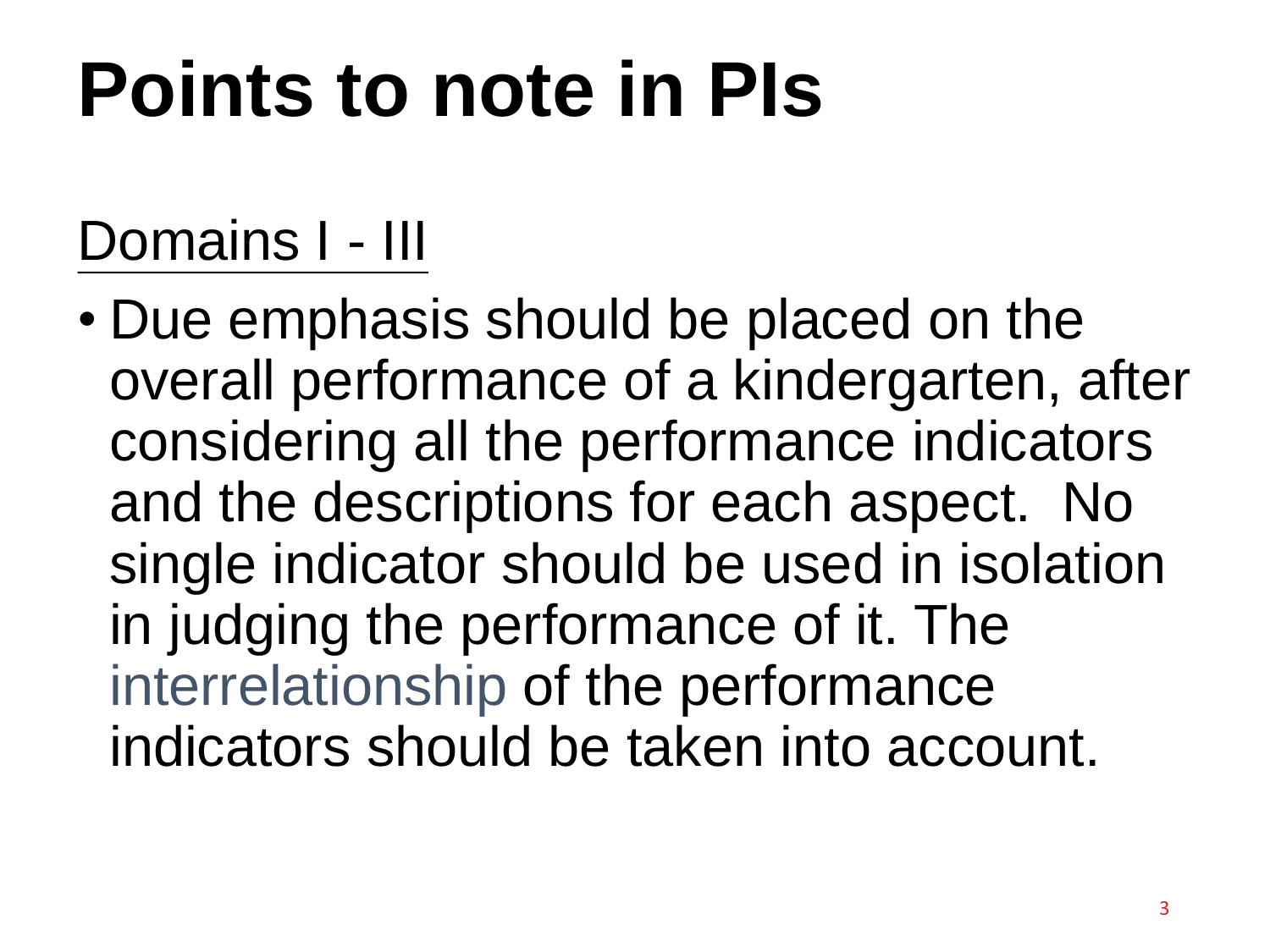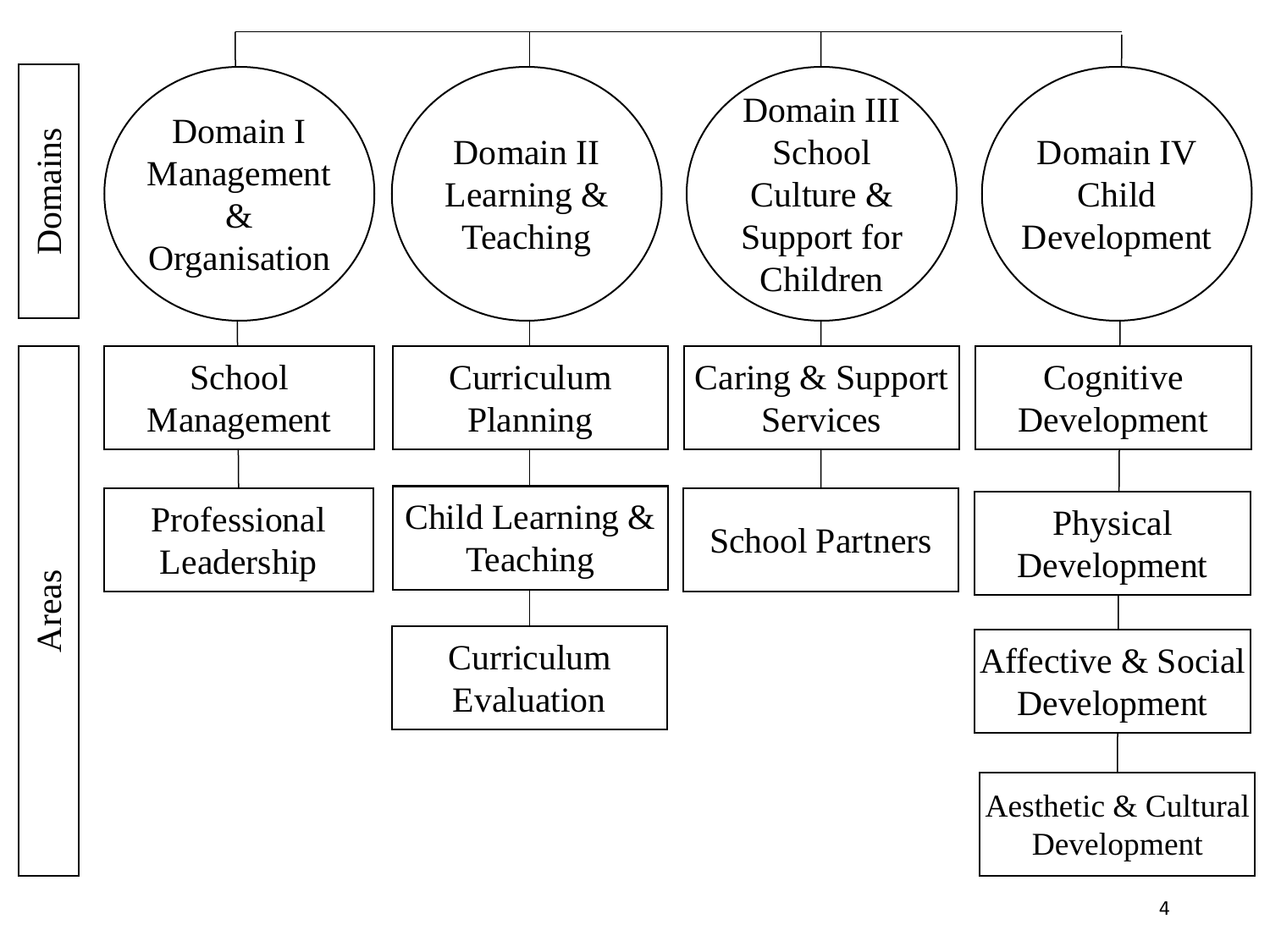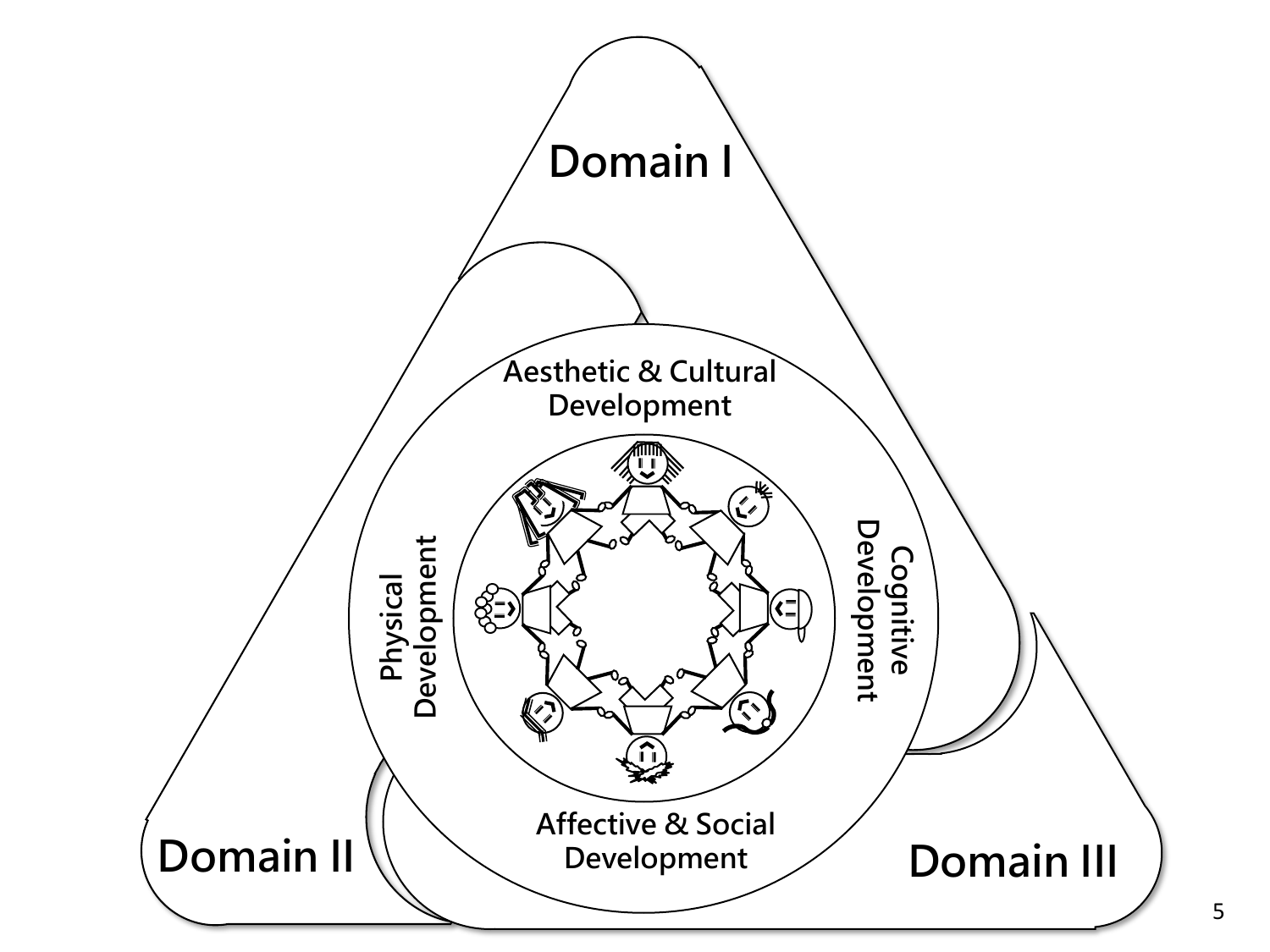#### Domains I - III

- The "Guiding Questions" under each aspect aim at guiding kindergartens to evaluate themselves from multiple perspectives for the purpose of promoting diversified development. As every kindergarten is unique, the "Evidence of performance" is neither exhaustive nor prescriptive, SSE should be conducted with reference to the specific school context.
- As "Guiding Questions" do not correspond to "Evidence of Performance" individually, their numbers are not necessarily identical. Kindergartens are advised not to regard them as checklists or conduct assessment item by item, as that may result in overlooking the overall performance in a particular aspect.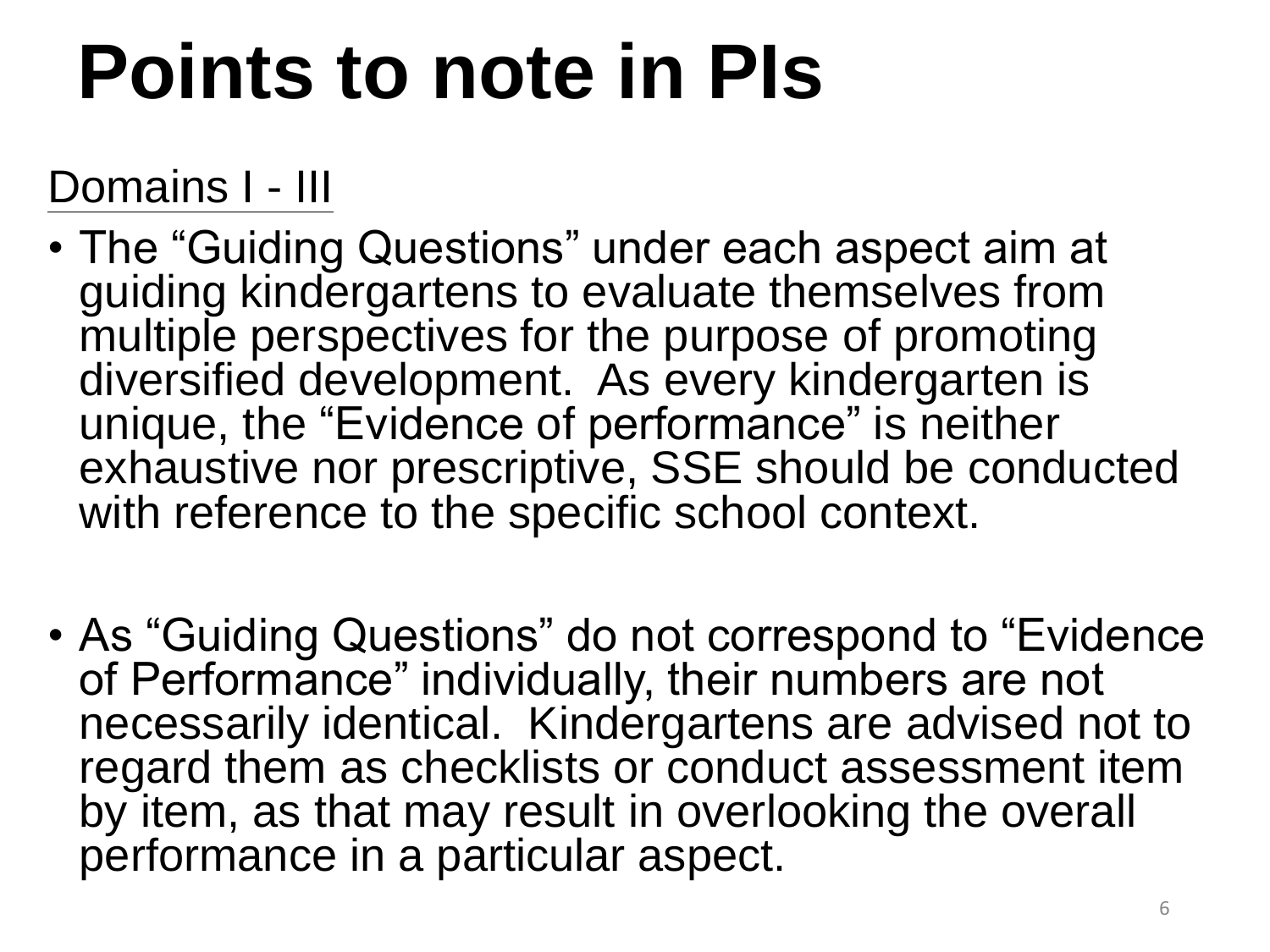## Domains I - III

• The key of using PIs lies in professional judgement and experience. Kindergartens should use and interpret them flexibly in accordance with the actual circumstances.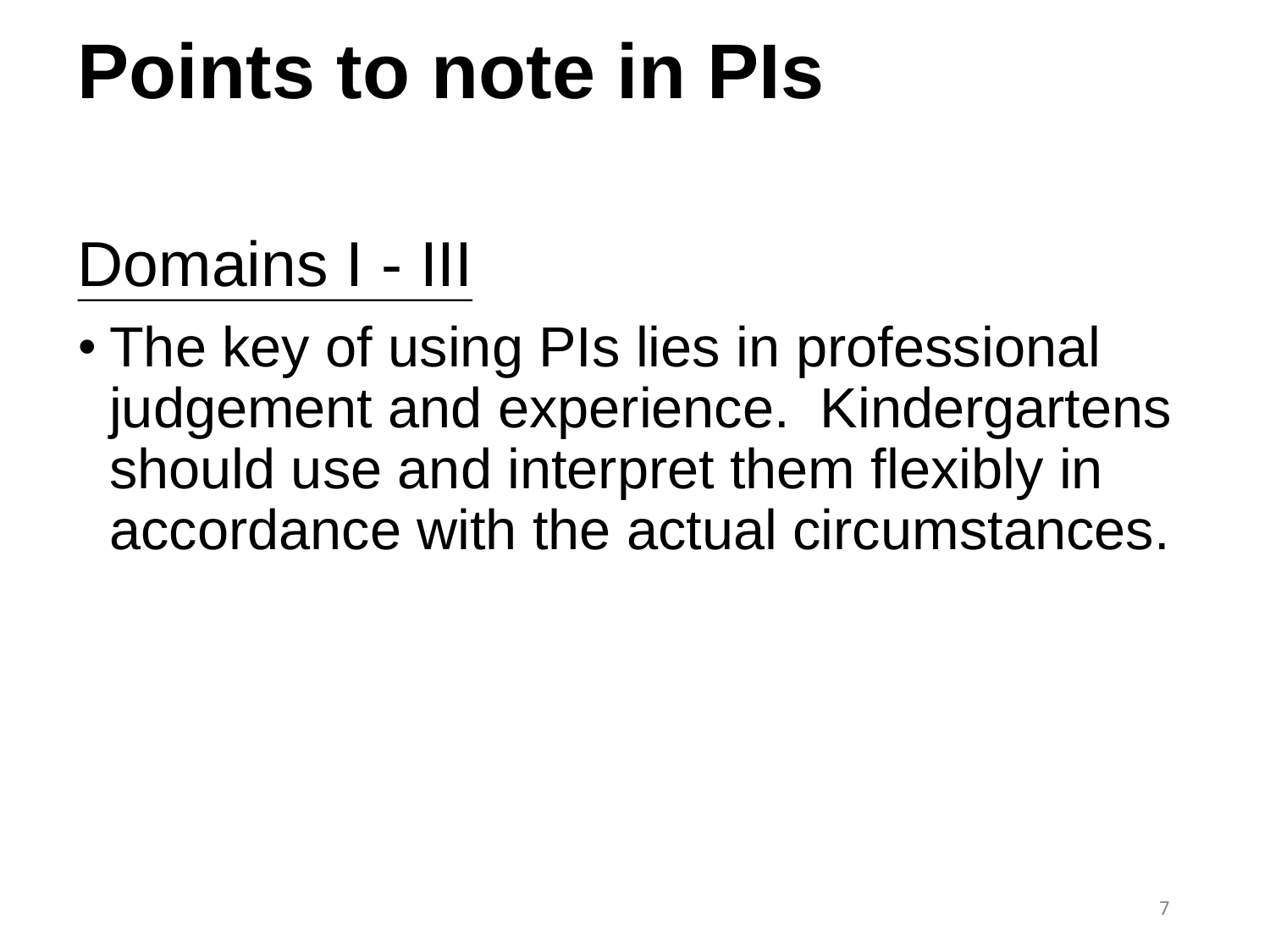### Domains I - III

- In the course of pursuing quality kindergarten education, the performance indicators and their associated evidence of performance can be used as a tool to assess performance. They can also help reflect the stage of development of individual kindergartens. There are four levels of performance, namely "Excellent", "Good", "Acceptable" and "Unsatisfactory".
- To avoid being fragmented and repetitive, and to retain flexibility in application, evidence of performance is still provided for the "Acceptable" and "Excellent" levels. The progression from "Acceptable" to "Excellent" implies that the evidence of performance for "Excellent" already covers that for "Acceptable".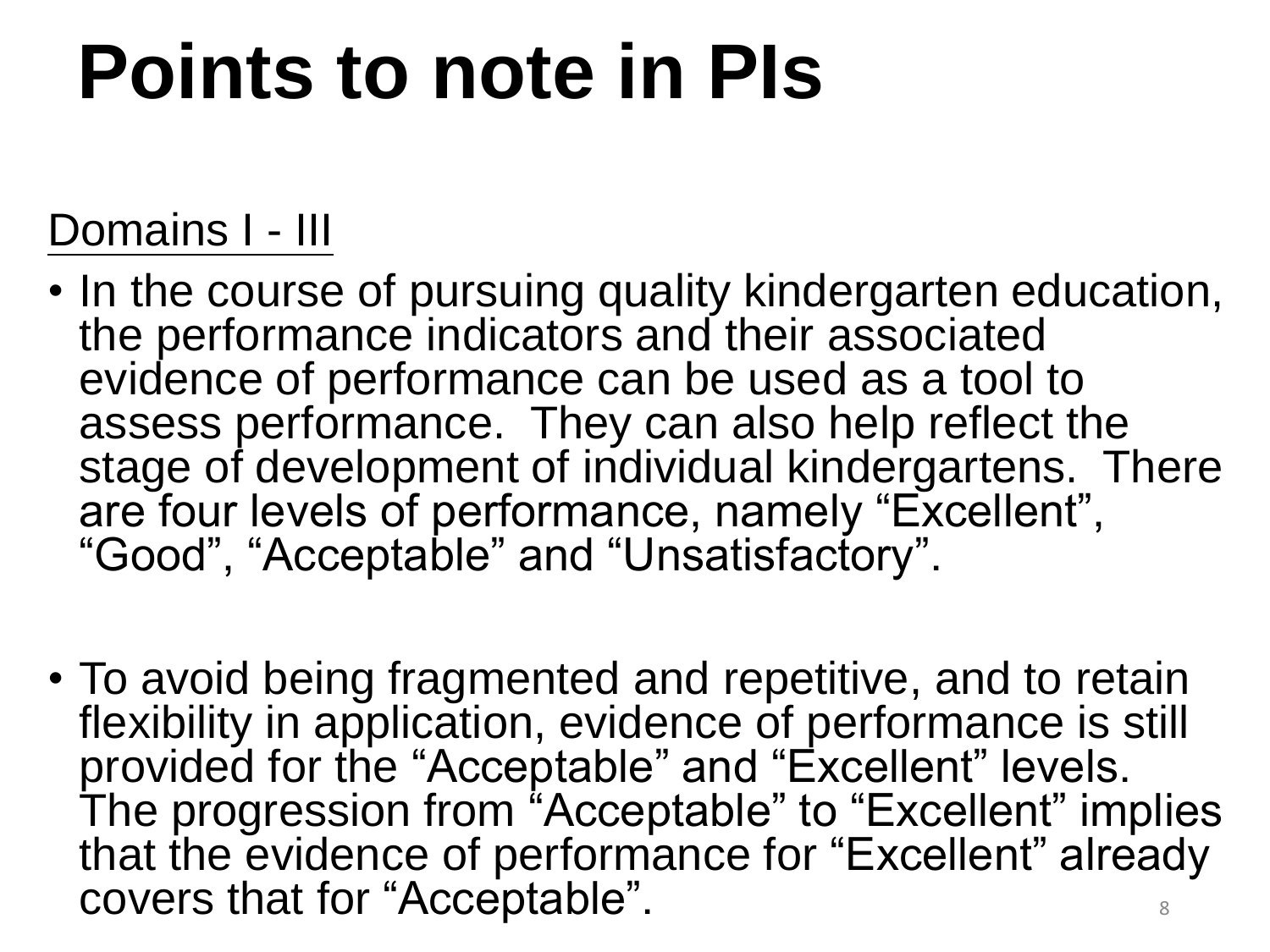### Domain IV

- Child development is an incremental progressive process, and each child develops at his/her own pace and unique pattern. Therefore, the Performance Indicators for Domain IV only provide the developmental characteristics generally shown by children aged three to six who are receiving KG education. Examples are provided for each developmental characteristic, but they are not suggested outcomes that children at specified age should attain.
- While there are seven levels of developmental characteristics under each aspect, children may display more than one developmental characteristic simultaneously or exhibit some characteristics before others. Kindergartens may refer to these levels when planning their curriculum, but should not use them to assess children directly.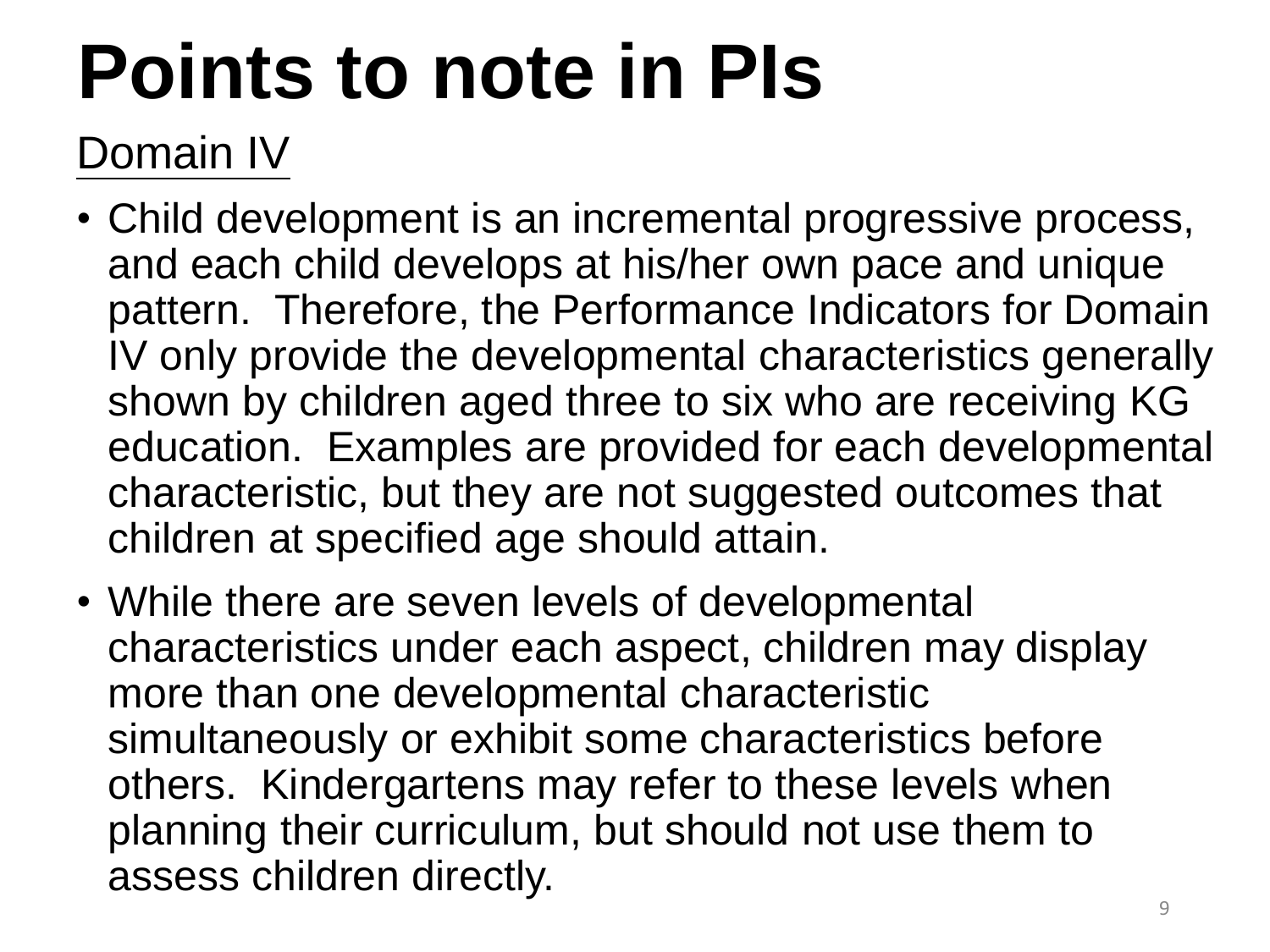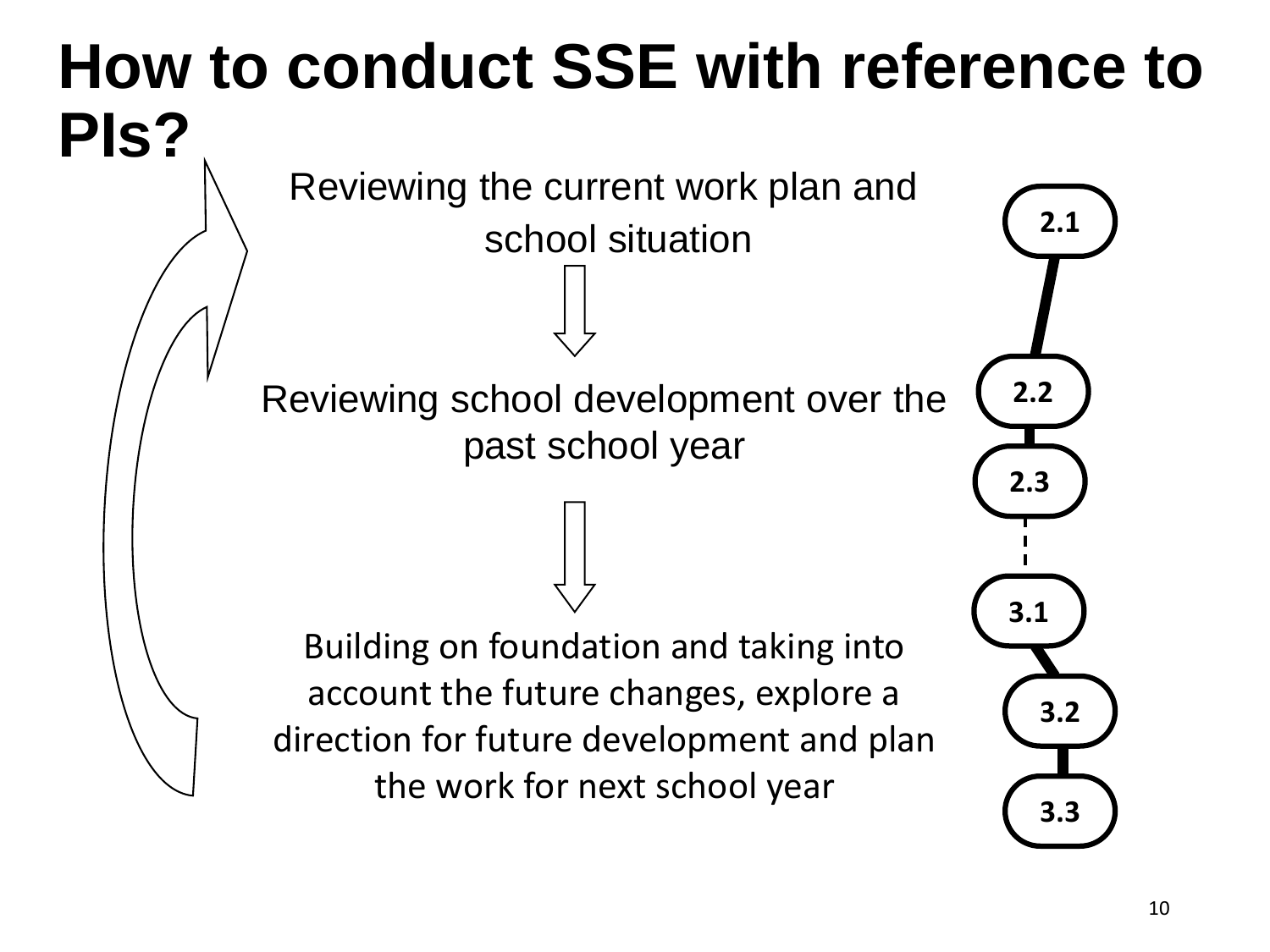## **How to conduct SSE with reference to PIs?**

- Discuss the guiding questions
- Go through the evidence of performance
- Reflect the stage of school development with evidence
- Brainstorm recommendations for further development
- What other questions need to be considered by the school?
- **Domain II: Learning and Teaching.**
- **Area: Curriculum Planning.**
- Performance Indicator 2.1: Curriculum Design.



| aims that are in line with the overall aims | aims align with those       |
|---------------------------------------------|-----------------------------|
| of kindergarten education in Hong Kong      | the<br>out<br>in<br>set     |
| and the developmental needs of the          | Kindergarten                |
| school. $\leftrightarrow$                   | <b>Education Curriculum</b> |
| Child-centred learning and teaching         | Guide $(2017)$ .            |
| strategies are embedded in the school       | The learning<br>and         |
| curriculum, which appropriately             | teaching strategies of      |
| addresses children's developmental          | the school facilitate the   |
| characteristics and needs at different      | implementation of the       |
| ages.                                       | child-centred               |
| The curriculum facilitates the holistic     | curriculum. $\cdot$         |
| and balanced development of children in     | curriculum<br>The           |
| the domains of ethics, intellect,           | facilitates<br>the          |
| physique, social skills and aesthetics.     | development<br>οf           |
| The arrangements and planning of the<br>٠   | children<br>in<br>the       |
| curriculum allow children to learn          | domains<br>of ethics.       |
| through play and provide them with a        | intellect,<br>physique,     |
|                                             |                             |

### **Professional judgment, understanding and consensus**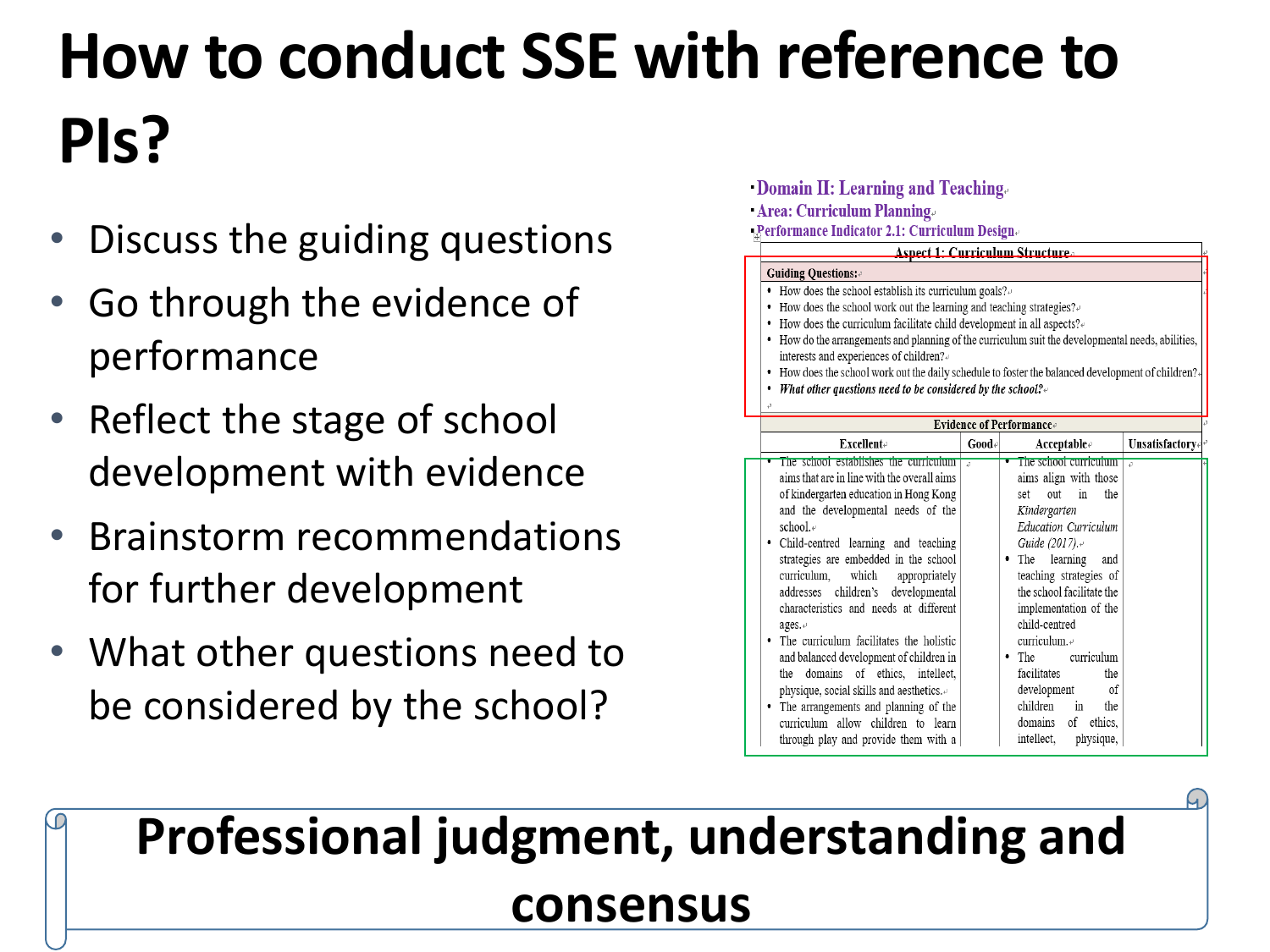# **School Report Template**

### **2.1 Reviewing the Effectiveness of the Work Plan for the**

#### **Current School Year**

**Objective of Major Concern ( ):** ……

| Strategies and tasks of the work plan                                                                                                                                                                                         | Evidence: |  |
|-------------------------------------------------------------------------------------------------------------------------------------------------------------------------------------------------------------------------------|-----------|--|
| Please explain the strategies and tasks that were implemented in the domains of<br>"Management and Organization", "Learning and Teaching" and/or "School Culture and<br>Support for Children".                                |           |  |
|                                                                                                                                                                                                                               |           |  |
| Comments on the effectiveness of the work plan                                                                                                                                                                                |           |  |
| From the perspective of promoting children's learning, briefly comment on whether the<br>objectives of the tasks were achieved with reference to the success criteria listed in the<br>work plan and relevant data collected. |           |  |
|                                                                                                                                                                                                                               |           |  |
|                                                                                                                                                                                                                               |           |  |
| Recommendations for further improvement/development                                                                                                                                                                           |           |  |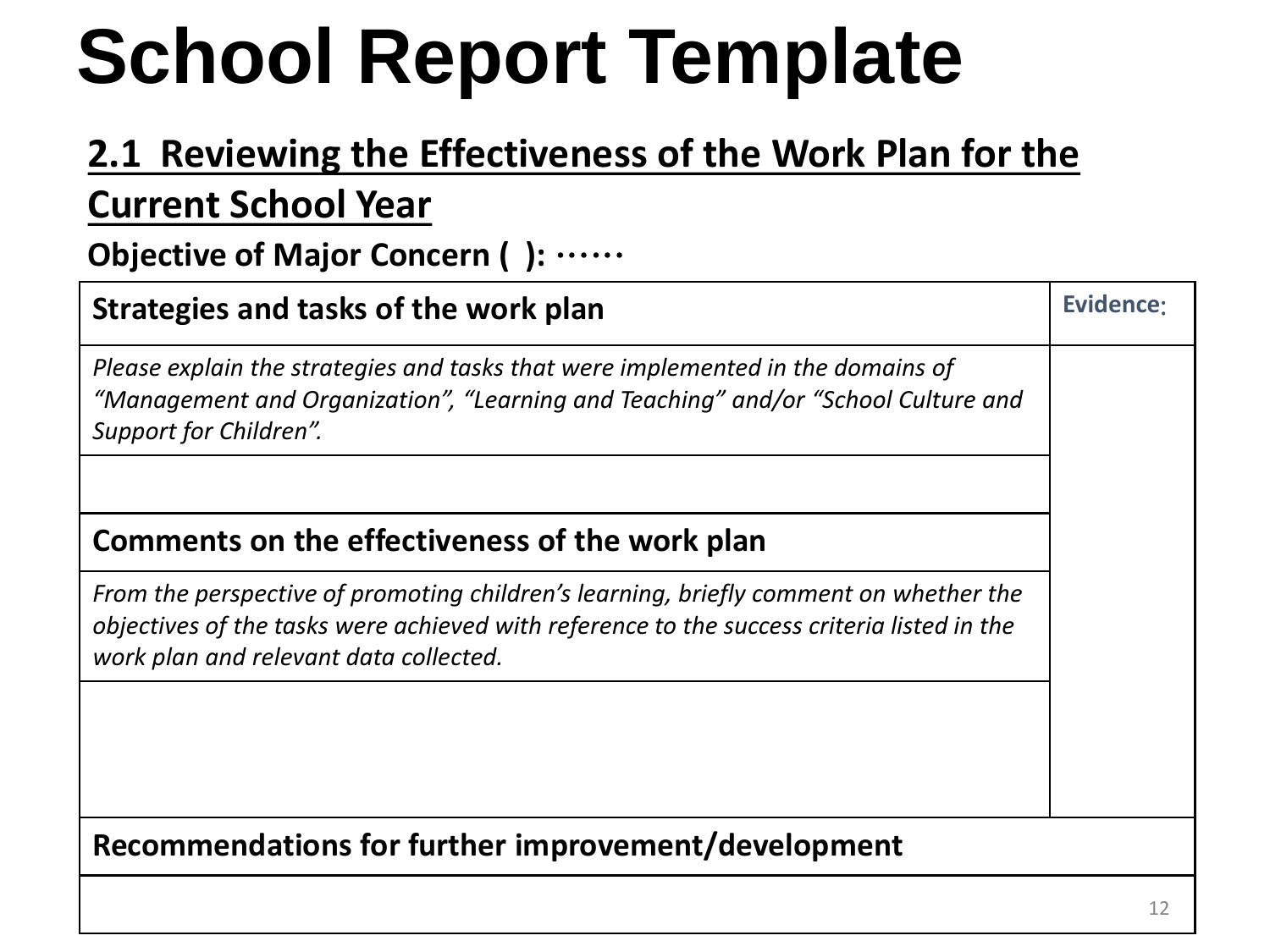### **Relationship between Part 2.1 and Last Year Work Plan**

#### **2.1 Reviewing the Effectiveness of the Work Plan for the Current School Year** (17/18 School Report)

| Strategies and tasks of<br>the work plan                                                                                                                                                                                         | Evidence |
|----------------------------------------------------------------------------------------------------------------------------------------------------------------------------------------------------------------------------------|----------|
| Please explain the strategies and tasks that were implemented in the<br>domains of "Management and Organization", "Learning and Teaching"<br>or "School Culture and Support for Children".                                       |          |
| Comments on the                                                                                                                                                                                                                  |          |
| effectiveness of the work plan                                                                                                                                                                                                   |          |
| From the perspective of promoting children's learning, briefly<br>comment on whether the objectives of the tasks were achieved with<br>reference to the success criteria listed in the work plan and relevant<br>data collected. |          |
|                                                                                                                                                                                                                                  |          |
| Recommendations for further<br>improvement / development                                                                                                                                                                         |          |
|                                                                                                                                                                                                                                  |          |

#### **3.3 School Work Plan for Next**

#### **School Year**

(Formulated in 16/17; Implemented in 17/18)

#### **Objective of Major Concern ( ): …… Objective of Major Concern ( ): ……**

| Evaluation |  | Task Objectives    |  |
|------------|--|--------------------|--|
|            |  | Strategies/Tasks   |  |
|            |  | Time Scale         |  |
|            |  | Success Criteria   |  |
|            |  | Tools/Information  |  |
|            |  | Person in Charge   |  |
|            |  | Resources Required |  |
|            |  | Remarks            |  |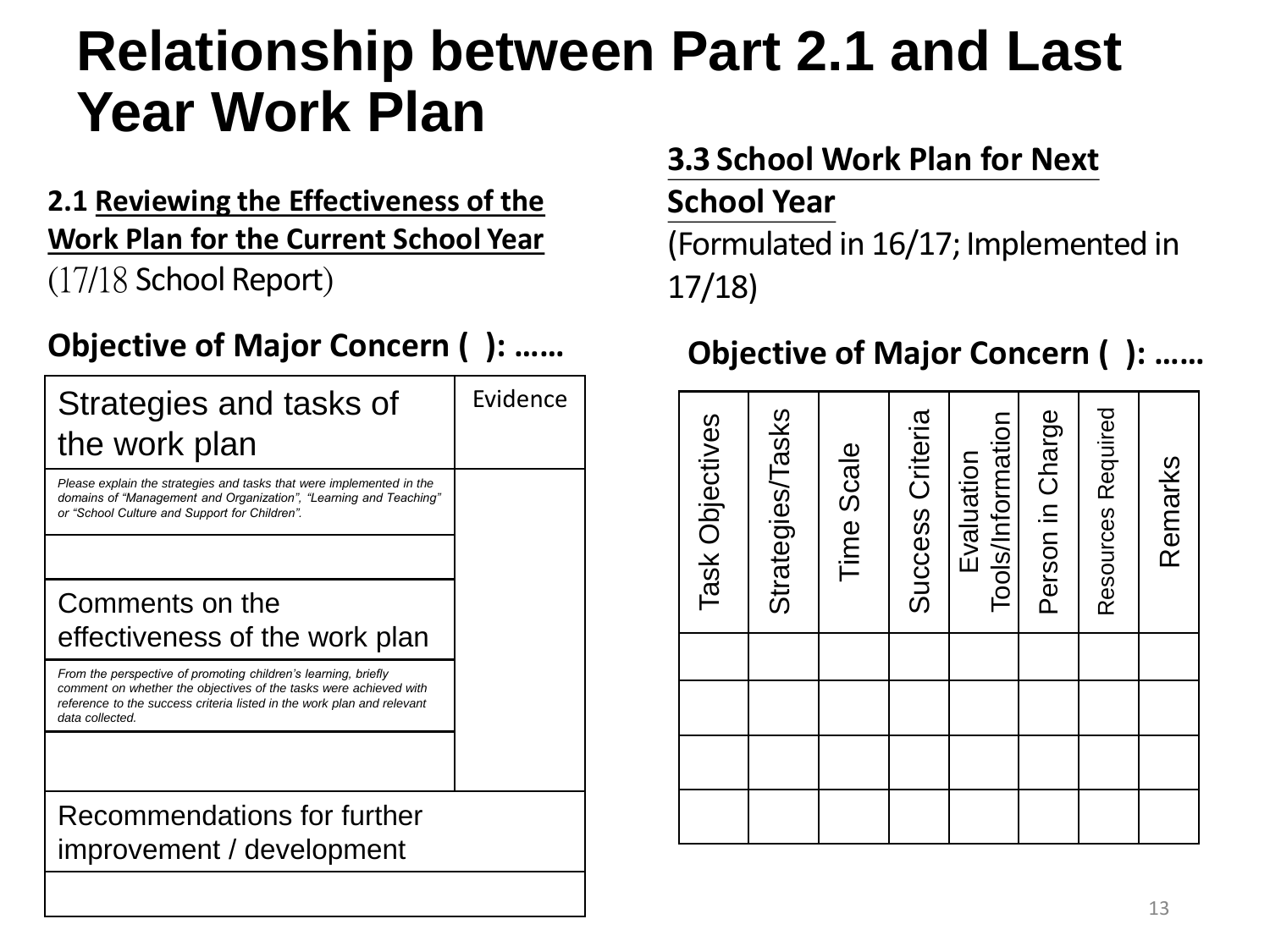### **How to examine the effectiveness of learning and teaching comprehensively?**

#### **2.2 Our Learning and Teaching**

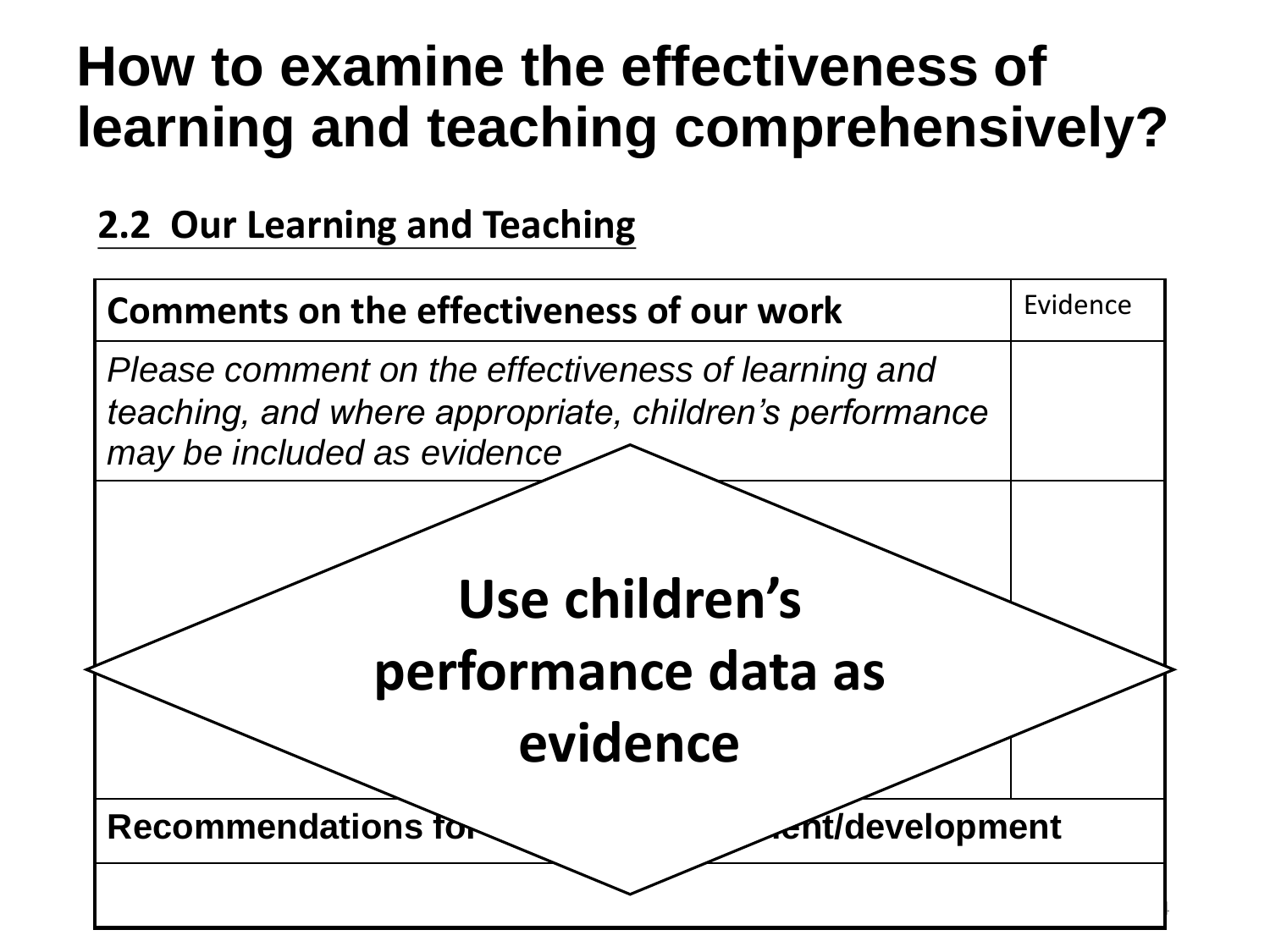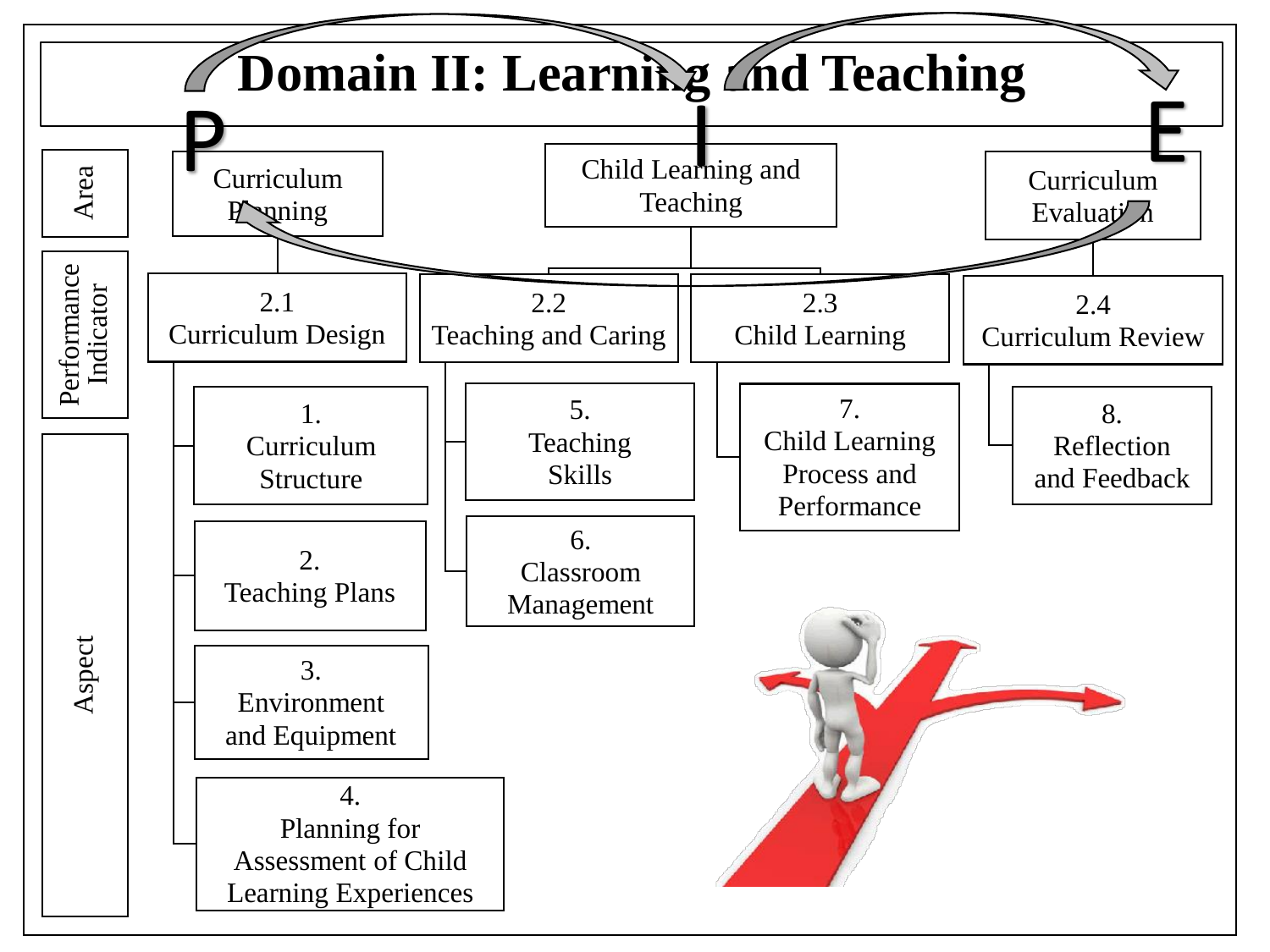## **How to evaluate the support to children and teachers?**

#### **2.3 Our Support to Children and Teachers**

| Comments on the effectiveness of our work                                                                                                                                                                                                                                   | Evidence: |  |
|-----------------------------------------------------------------------------------------------------------------------------------------------------------------------------------------------------------------------------------------------------------------------------|-----------|--|
| Other than the above comments, over the past year, what other<br>support was made available for children and teachers to cater<br>for changes in the school or service needs? Please provide a<br>brief account and evaluate the effectiveness of the relevant<br>measures. |           |  |
|                                                                                                                                                                                                                                                                             |           |  |
| Recommendations for further improvement / development                                                                                                                                                                                                                       |           |  |
|                                                                                                                                                                                                                                                                             |           |  |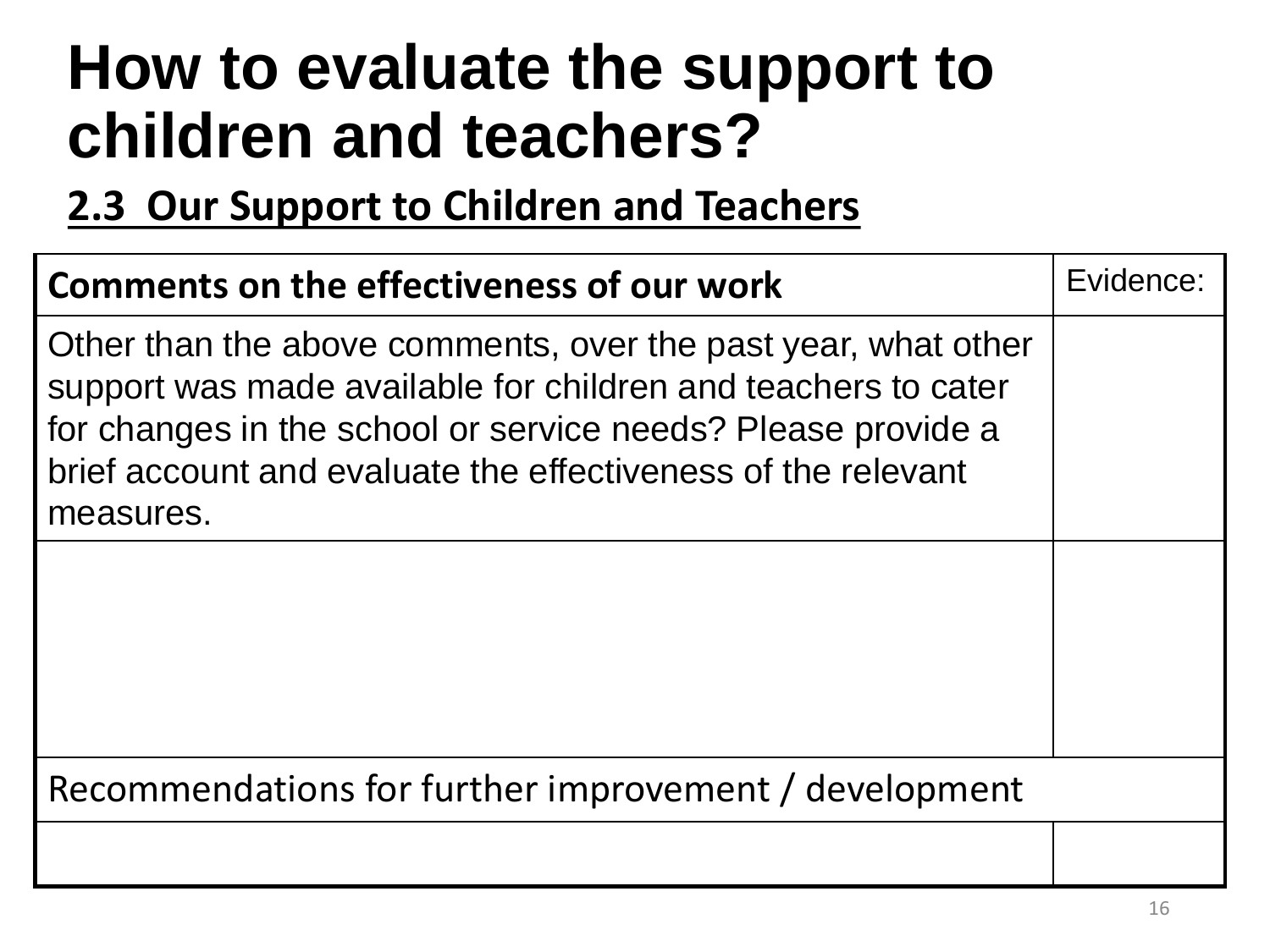## **How to formulate annual development plans effectively?**

- Take self-evaluation results into consideration
- Survey school situation
- Investigate the needs of stakeholders
- Formulate comprehensive development plans
	- Objective of major concern that provides a direction for the work plan
	- Clear and specific task objectives
	- Related implementation strategies
	- Concrete success criteria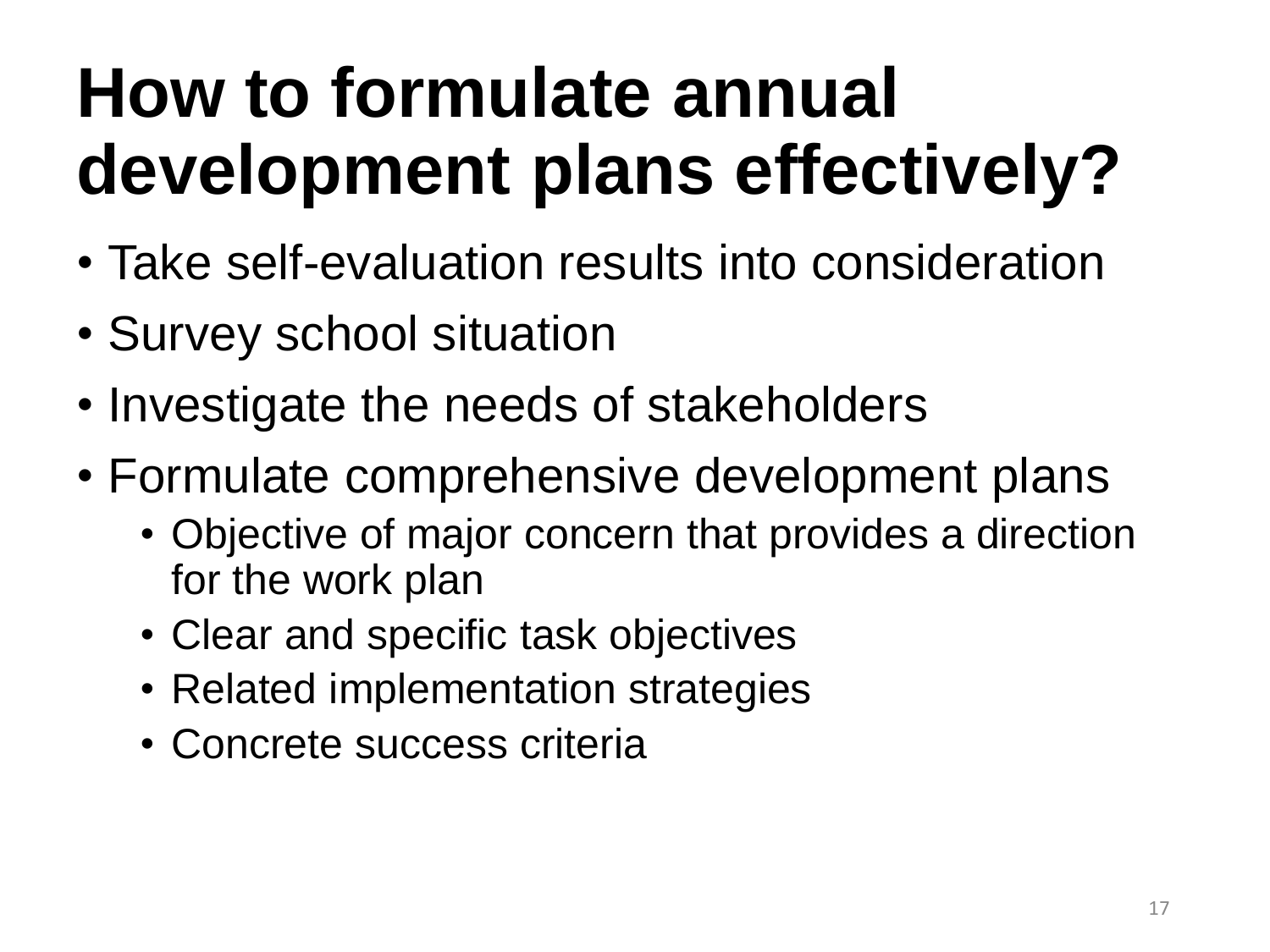## **Survey school situation**

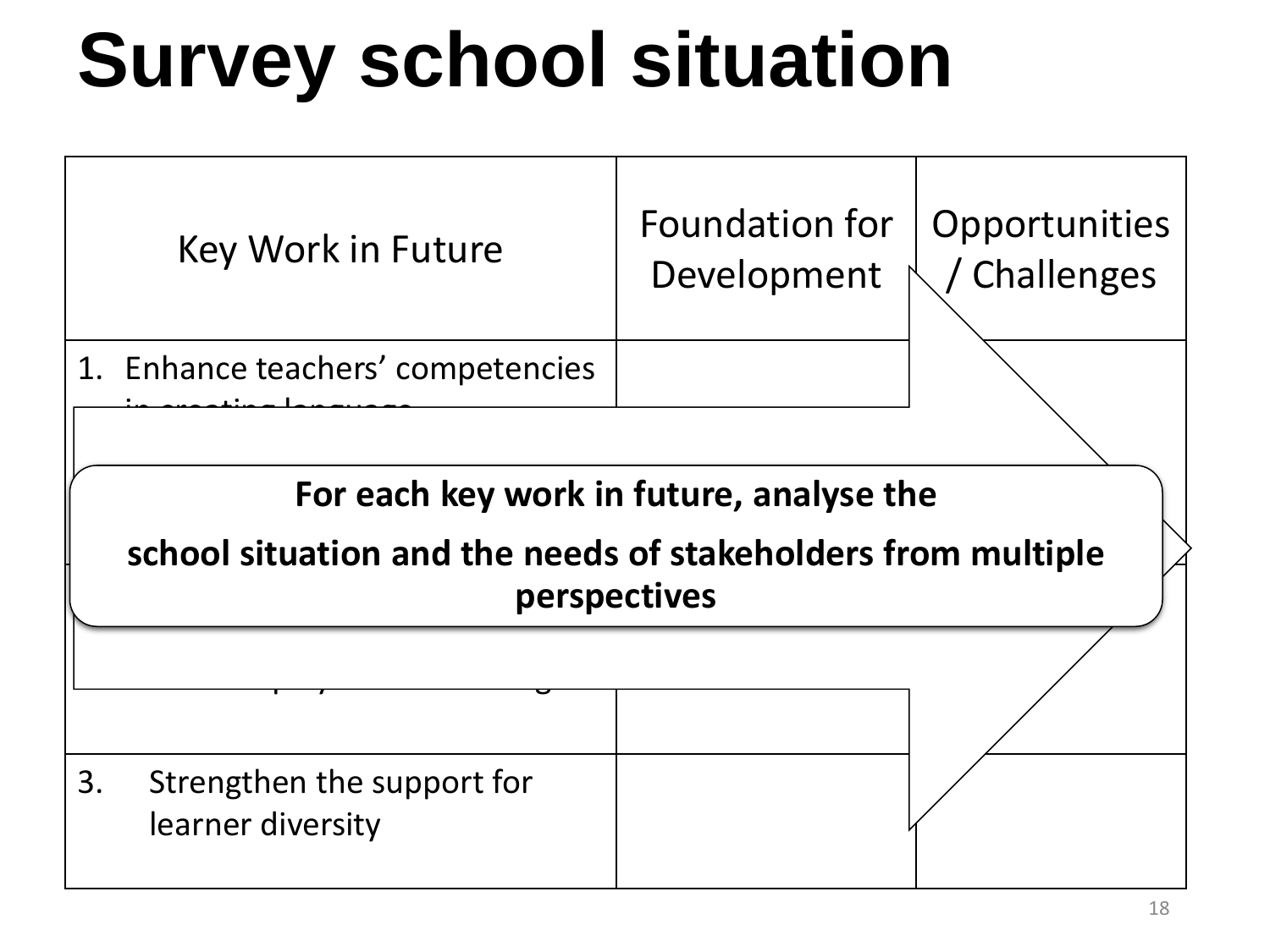### **Formulate a comprehensive development plan**

#### Objective for major concern (1):

|            | Task       | Strategies / Tasks | Time Scale | Success Criteria | Evaluation Tools / | People in | Resources | Remarks |
|------------|------------|--------------------|------------|------------------|--------------------|-----------|-----------|---------|
|            | Objectives |                    |            |                  | Information        | Charge    | Required  |         |
|            |            |                    |            |                  |                    |           |           |         |
|            |            |                    |            | υ.               |                    |           |           |         |
|            |            |                    |            | v.               |                    |           |           |         |
| , <u>.</u> |            |                    |            |                  |                    |           |           |         |
|            |            |                    |            | υ.               |                    |           |           |         |
|            |            |                    |            | v.               |                    |           |           |         |
|            |            |                    |            |                  |                    |           |           |         |
|            |            |                    |            | 0.               |                    |           |           |         |
|            |            |                    |            |                  |                    |           |           |         |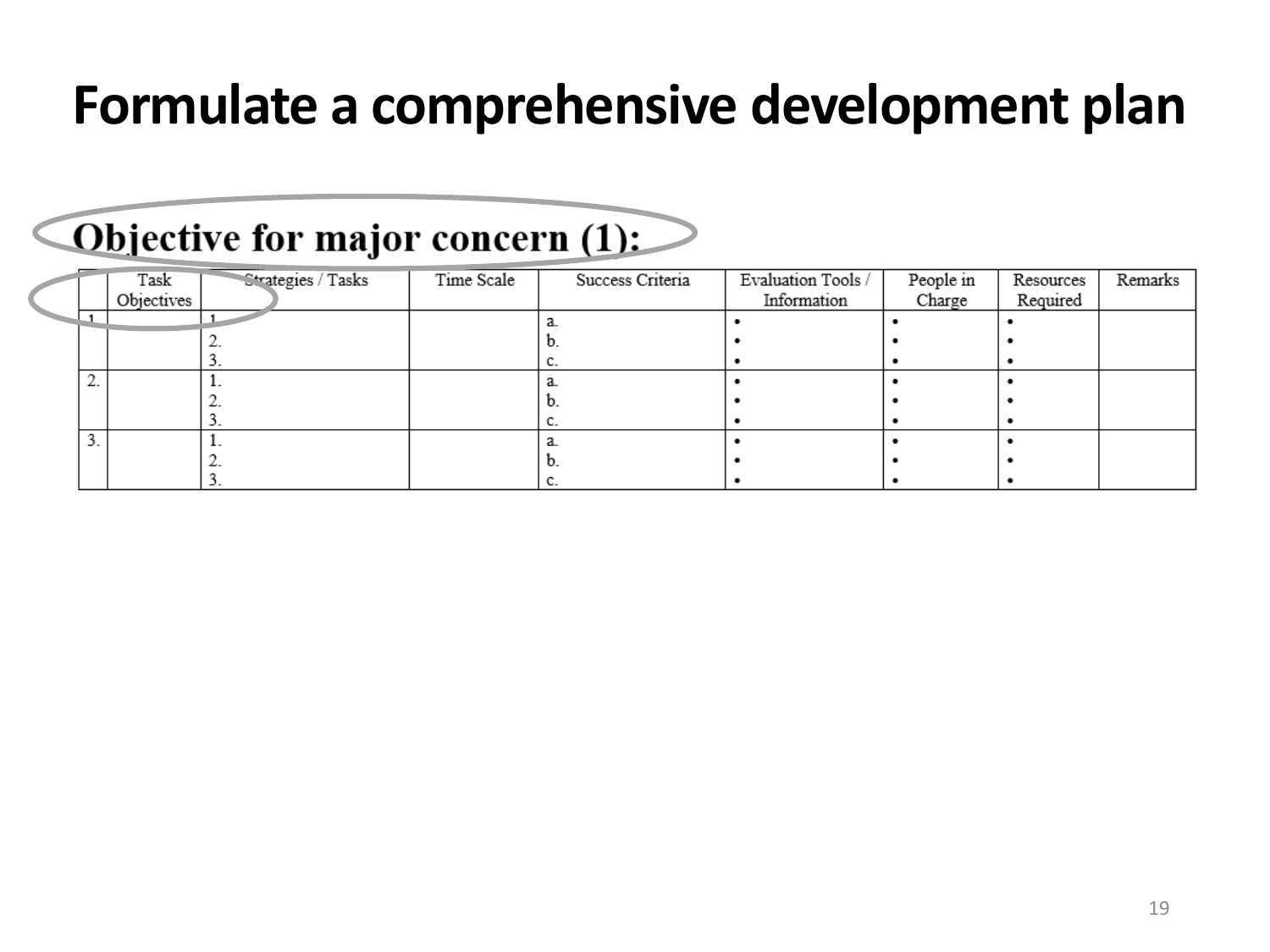## **Formulate a comprehensive development plan: Objectives**

### **Objective for major concern**

• The overall objective of the work plan and provide a direction for the whole plan

### **Task Objectives**

- More detailed and specific
- Allow the overall objective of the plan to be achieved in a more precise and systematic manner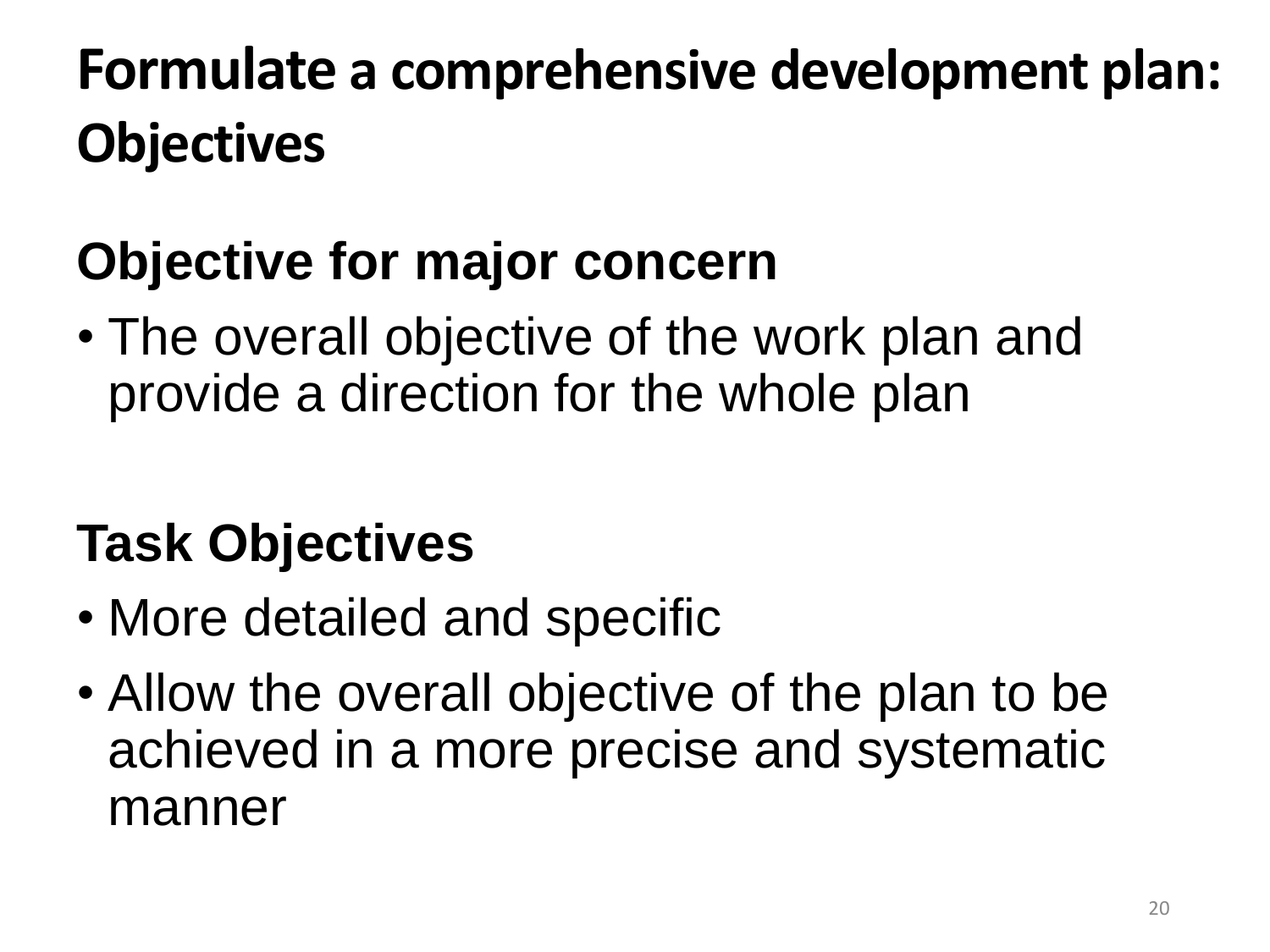## **Formulate a comprehensive development plan: Strategies**

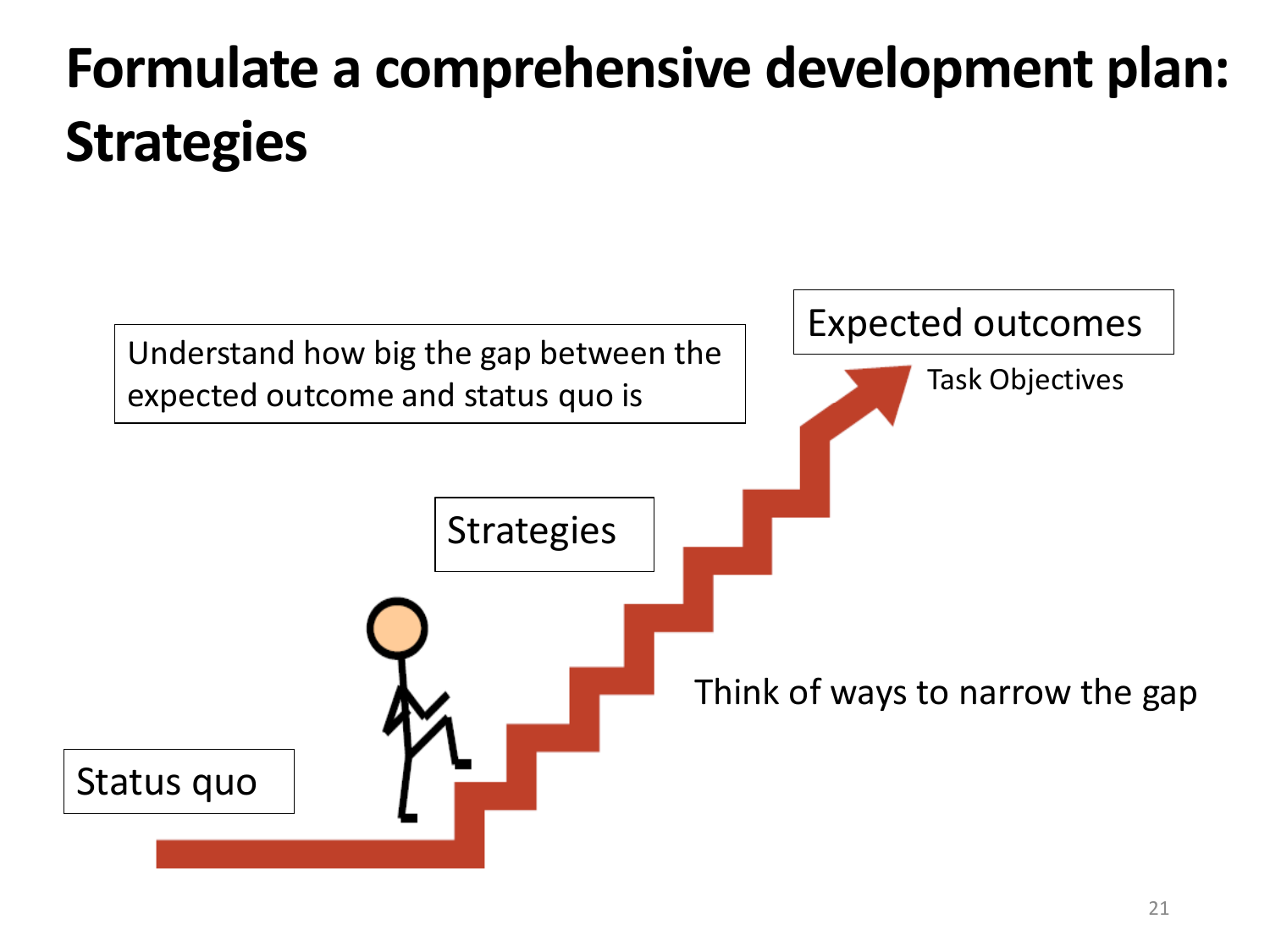### **Formulate a comprehensive development plan: Success Criteria**

### **Relevant to Task Objectives**

• Success criteria should reflect the extent to which objectives are achieved instead of whether the strategy was successfully implemented

#### **Concrete, measurable or observable**

• The expected outcomes should be measurable or observable. A collection of qualitative or quantitative data can be used as the evidence for the achievement of objectives.

### **Reasonable and achievable**

• School's situation and the current stage of development must be considered in order to come up with a set of reasonable and achievable success criteria.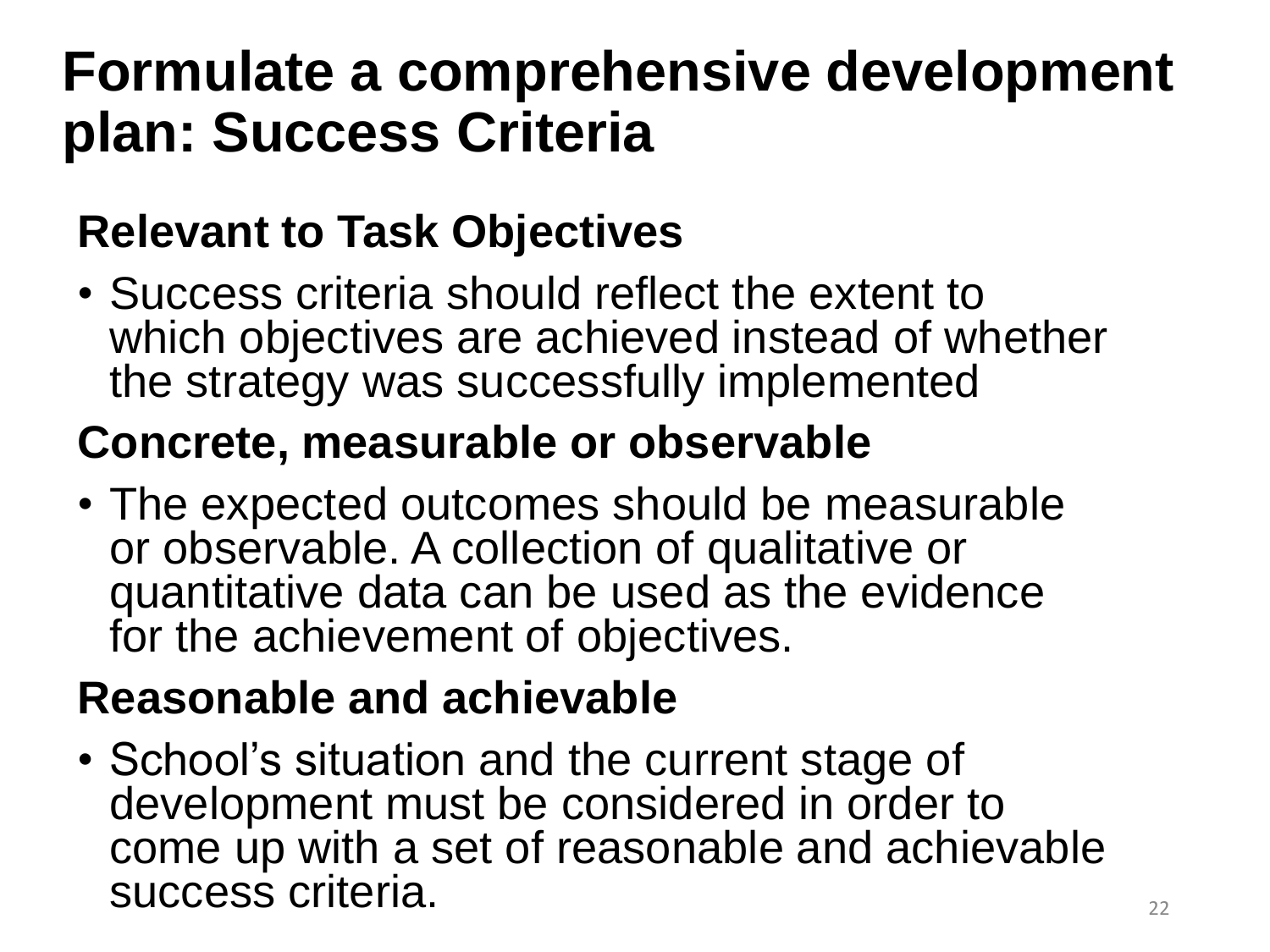